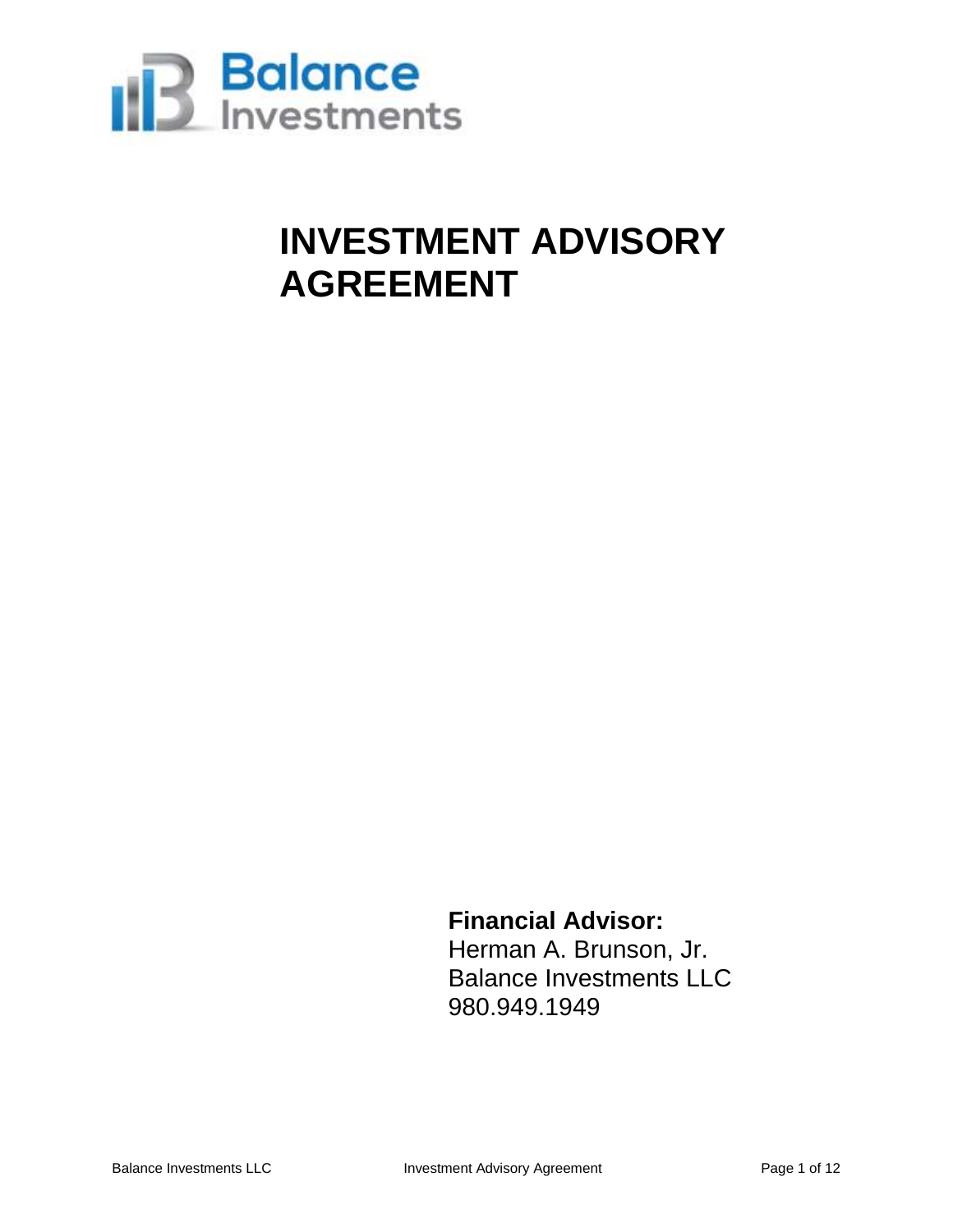

### *Signatures*

Balance Investments LLC ("Balance Investments), the Financial Advisor ("Advisor") and the client(s) ("Client") (Advisor and Client are identified below) enter into this Investment Advisory Agreement ("Agreement") effective as of the date shown below. The accompanying Firm Brochure and Privacy Policy is a part of this Agreement. If this Agreement is signed by more than one person on behalf of Client, Balance Investments and Advisor may follow the instructions given by any of them and notice to one shall constitute notice to all.

| <b>Advisor</b>                                                                                                                                            |      |  |
|-----------------------------------------------------------------------------------------------------------------------------------------------------------|------|--|
| <u> 1980 - Johann John Stone, mars et al. 1980 - John Stone, mars et al. 1980 - John Stone, mars et al. 1980 - John Stone</u><br><b>Advisor Signature</b> |      |  |
| <b>Printed Name</b>                                                                                                                                       |      |  |
| <b>Client</b>                                                                                                                                             |      |  |
| <b>Client Signature</b>                                                                                                                                   | Date |  |
| <b>Printed Name</b>                                                                                                                                       |      |  |
| <b>Client Signature (Joint Accounts)</b>                                                                                                                  | Date |  |
| <b>Printed Name</b>                                                                                                                                       |      |  |

Receipt of From ADV, Part 2 (Firm Brochure) By signing this Agreement, Client acknowledges receipt of From ADV, Part 2 which discloses Advisor's services and fees, educational and business background, conflicts of interest, methods of analysis, and other information as required by the Investment Advisers Act of 1940. Client further acknowledges that a copy of the current ADV Part 1 or Part 2 will be furnished at any time upon Client's request or by accessing the most current version available at [www.balance](http://www.balance-investments.com/FAQs)[investments.com/FAQs.](http://www.balance-investments.com/FAQs)

Receipt of Investment Advisory Agreement (IAA) By signing this Agreement, Client acknowledges the receipt of Advisor's Investment Advisory Agreement. Client further acknowledges that a copy of the current, superseding IAA will be furnished at any time upon Client's request or by accessing the most current, superseding version available a[t www.balance-investments.com/FAQs.](http://www.balance-investments.com/FAQs)

Receipt of Privacy Notice (Privacy Policy) By signing this Agreement, Client acknowledges the receipt of Advisor's Privacy Policy. Client further acknowledges that a copy of the current Privacy Policy will be furnished at any time upon Client's request or by accessing the most current version available a[t www.balance-investments.com/FAQs.](http://www.balance-investments.com/FAQs)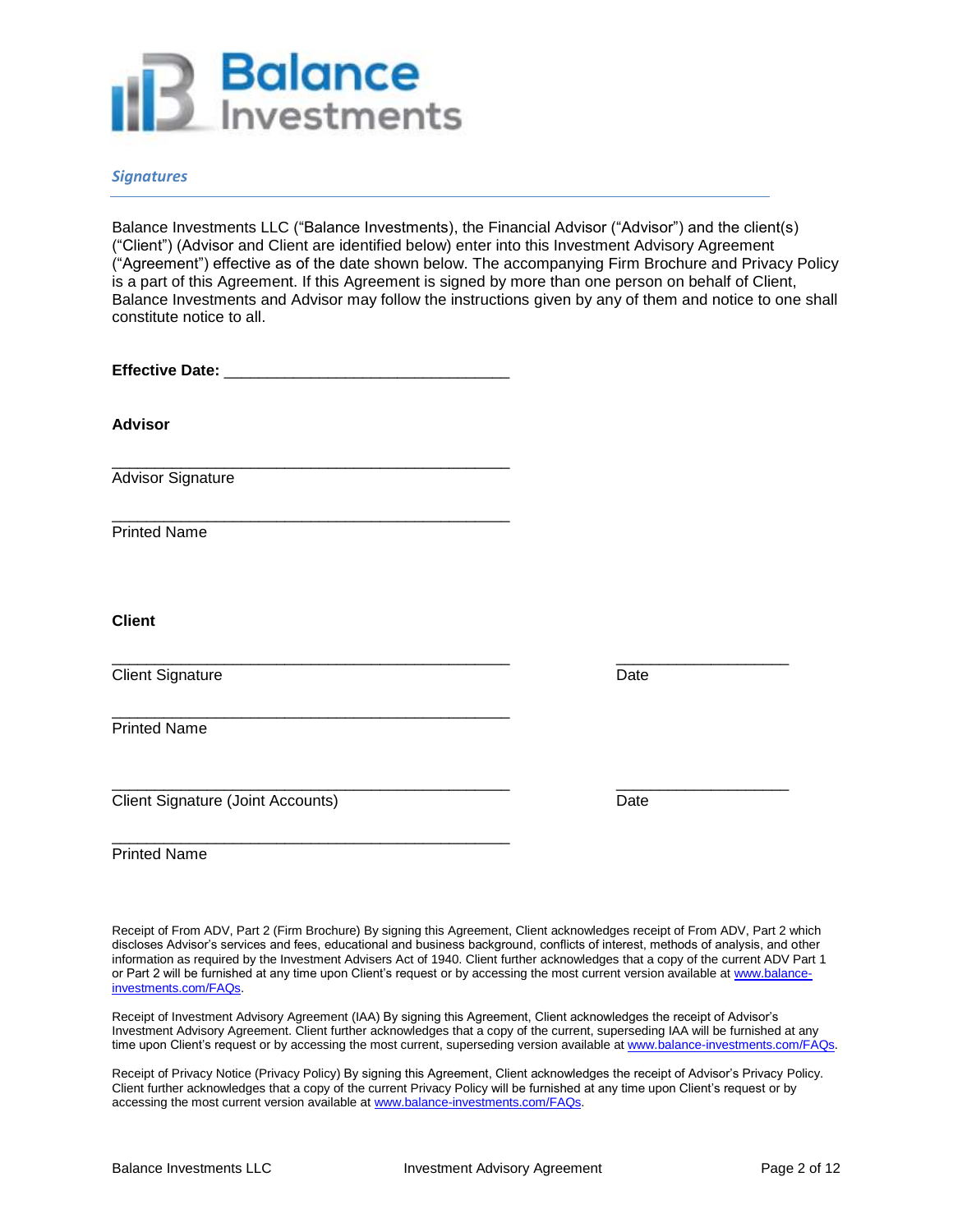#### *Terms and Conditions*

#### **Services Provided.**

This Agreement sets forth the services to be provided to Client by Balance Investments and Advisor and the terms and conditions upon which those services will be provided.

Balance Investments provides financial planning and investment advice as follows:

**Financial Planning Services** – If this option is chosen Advisor will render financial planning advice based on Client's needs and objectives. The fee for a financial plan is based on a combination of flat fees for meetings and an hourly fee for planning work with a \$600 minimum. The first and second appointments are billed at a flat \$250 combined, with all other work billed at \$175 per hour. The typical first year, written financial plan fee ranges from \$300 to \$2,100 and may take from 1.5 to 12 hours to prepare, depending upon the complexity a Client's financial situation and whether a Client has selected a comprehensive financial plan or an a la carte selection of financial plan modules as described below.

| <b>Financial Planning Module</b>   | <b>Description</b>                                                                                                                                                                                                                                                                  |  |
|------------------------------------|-------------------------------------------------------------------------------------------------------------------------------------------------------------------------------------------------------------------------------------------------------------------------------------|--|
| Establish Financial Goals          | Data gathering, statement of SMART financial goals and objectives with current<br>situation analysis.                                                                                                                                                                               |  |
| <b>Identify Risks and Concerns</b> | Statement of identified areas of financial risk and concern within current situation and<br>if applicable, risks to achieving financial goals and objectives.                                                                                                                       |  |
| Cash Flow Management               | Includes preparation of itemized cash flow statement, net worth statement identifying<br>assets and liabilities, recommendation of a spending and budgeting plan.                                                                                                                   |  |
| <b>Tax Planning</b>                | Analysis and review of current tax situation, providing a current tax situation summary<br>and identification of tax management strategies.                                                                                                                                         |  |
| Insurance Review                   | Review of current insurance protection, including coverage types and costs, and<br>protection gap and needs analysis.                                                                                                                                                               |  |
| <b>Investment Management</b>       | Research and review of current investment portfolio assets and allocation, risk<br>tolerance profile, investment goals and objectives, investment time horizon, current<br>analysis statement and provide investment portfolio recommendations.                                     |  |
| <b>Education Funding</b>           | Analyze current education funding, review of education costs and education funding<br>options; establish education funding goals and objectives.                                                                                                                                    |  |
| Retirement Planning                | Identify retirement goals and current retirement funding situation, including income<br>goals, sources of income, identifying and estimating retirement expenses and<br>recommend an investment plan to achieve retirement goals.                                                   |  |
| <b>Estate Planning</b>             | Establish estate planning needs and wealth transfer objectives, review current estate<br>plan including beneficiary reviews, trust account review and setup, charitable gifting<br>strategies, identify areas of risk or concern and work with client's attorney on estate<br>plan. |  |

At the end of the first meeting, total financial planning fee estimates are given. Non-refundable payment of one-third (1/3) of the total financial planning fee estimate may be required before work begins with the remaining two-thirds (2/3) or total amount due upon presentation of the plan. The criteria for determining the financial planning fee estimates are based on the level of financial planning service selected by the Client (i.e. comprehensive or modular, and the number of and specific modules selected) in combination with the complexity of the client's financial situation (including, but not limited to, the number of existing accounts to be reviewed, account types, asset types, existing plans and stated and disclosed financial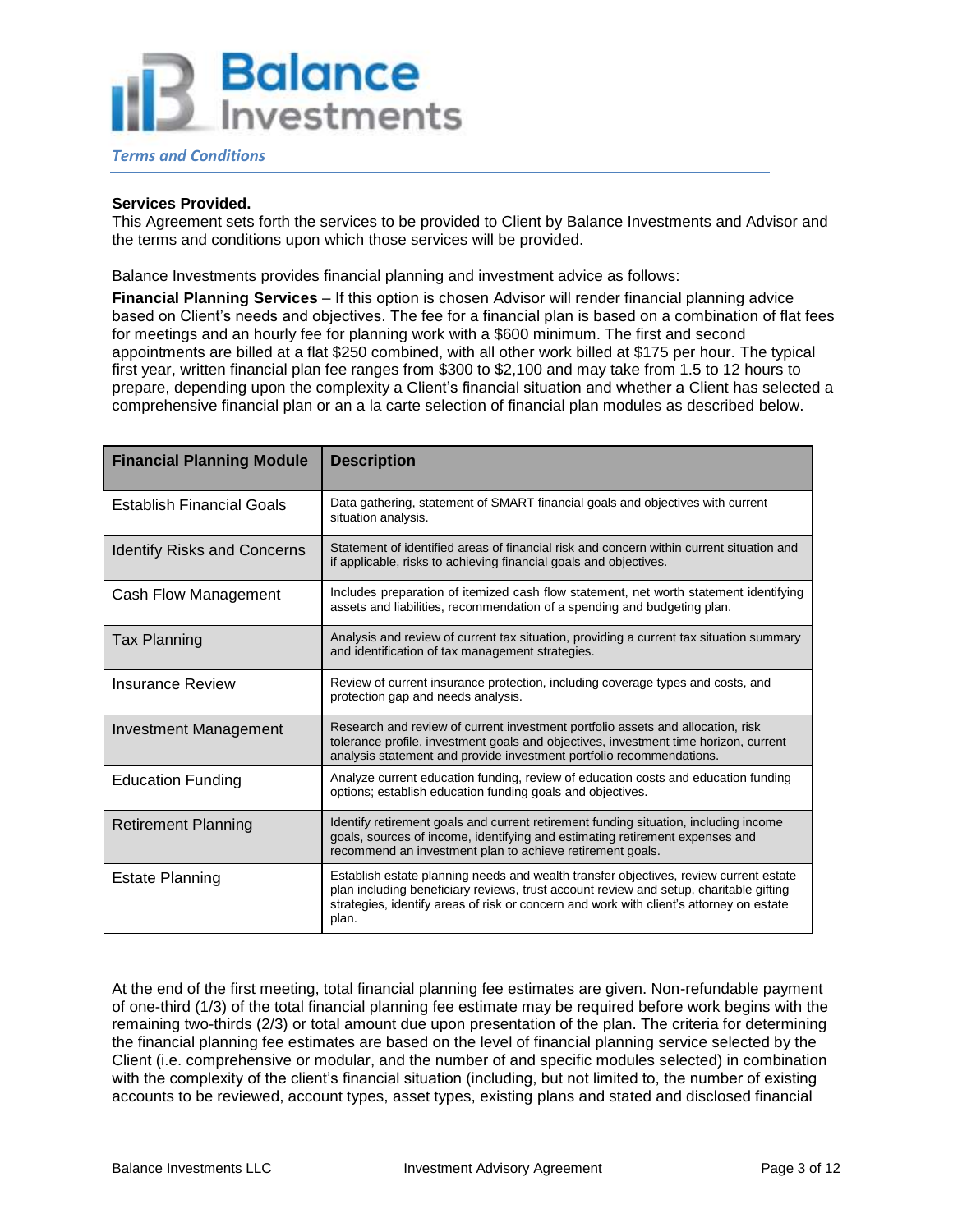needs and objectives of the client). Since financial planning relies in part on a discovery process, situations occur where a Client is unaware of certain financial exposures or predicaments.

In the event that a Client's situation is significantly different than disclosed at the initial meeting, a revised fee estimate will be provided for mutual agreement. Subsequent work, including reviews, will be billed at \$175 per hour. A comprehensive financial plan, including each aforementioned module, is generally recommended. However, each Client and their situation are unique and each financial module is also available a la carte.

Financial planning will lay the foundation for goals and objectives. If you go though the planning process you will have a better idea of your financial situation and the Advisor will have a better understanding of how to plan and manage assets for your future.

Advisor will provide written recommendations in regard to one or more of the following focus areas:

- 
- 
- Data Gathering Education Planning<br>• Cash Flow Management and Budgeting Review of Retirement Benefits • Cash Flow Management and Budgeting
- Preparation of Net Worth Statement Wealth Transfer Strategies
- 
- Estate Analysis Charitable Gifting
- Investment Advisory and Management Career or Business Planning
- 
- Determination of Financial Goals Insurance Review and Needs Analysis
	-
	-
	-
- Tax Planning  **Tax Planning Multi-Generational Planning** 
	-
	-
- Retirement Planning  **Other Areas of Financial Concern**

These focus areas will be provided either comprehensively or modularly depending upon the needs and complexity of the Client's situation. Non-refundable financial planning fee payments of one-third (1/3) of the total financial planning fee estimate may be required before work begins with the remaining two-thirds (2/3) due or total amount due upon presentation of the plan. Financial planning fees may be paid by check, money order, debit card, credit card or bank draft. Cash payments are not accepted. Fees are generally due upon receipt of estimate as outlined above and/or in full by final invoice.

If hired to do so, Advisor will work with Client to coordinate the implementation of recommendations in the plan. If part of the implementation involves money management Client will select the Investment Advisory and Management option below.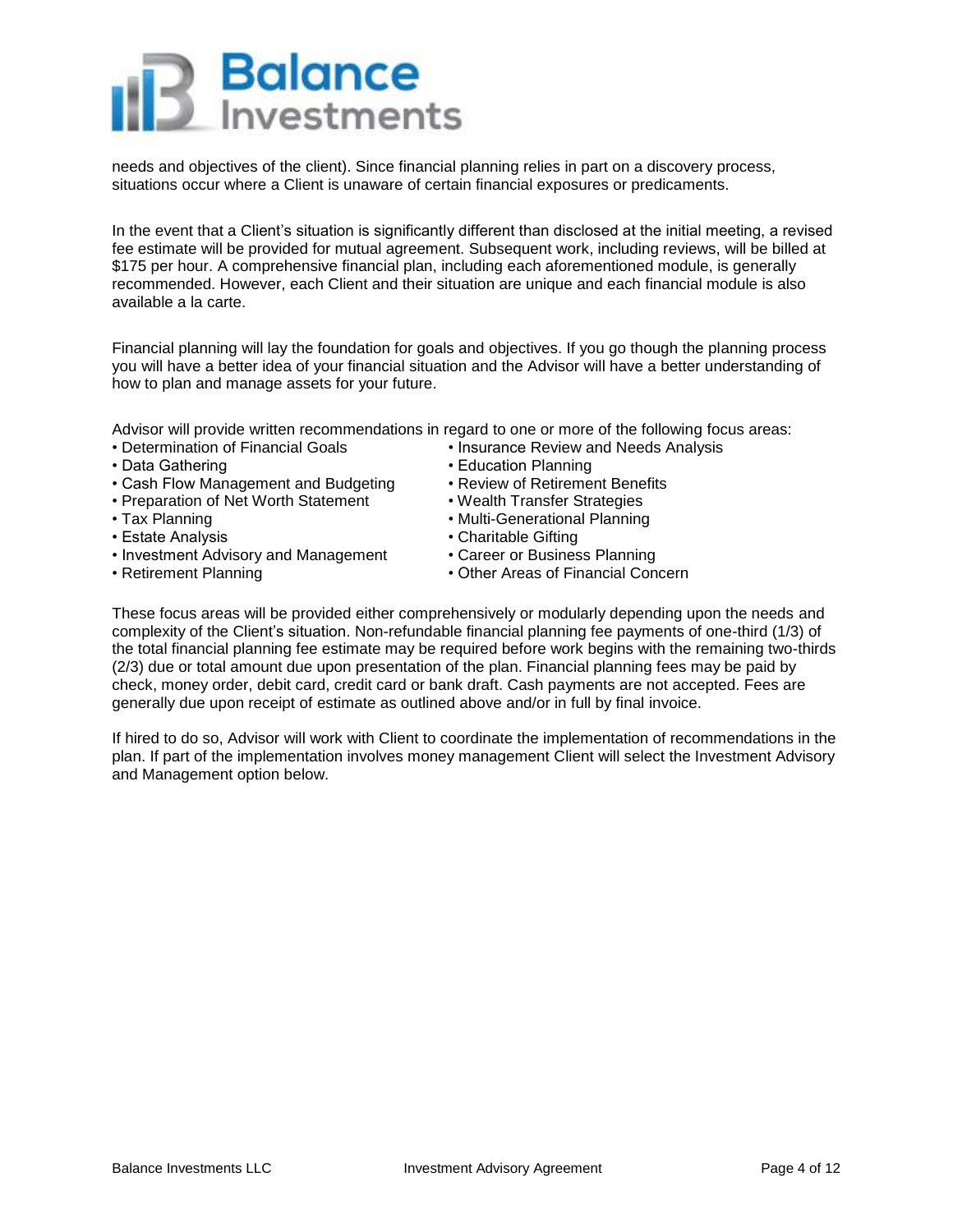

**Investment Advisory and Management** – If this option is chosen Advisor will render discretionary investment advice on a Client's portfolio based on Client's stated objectives. This option does not include any financial planning.

- 1. For this level of service Client will receive a thorough review of their existing account(s).
- 2. Client and Advisor will work together to identify Client's objectives and needs for the portfolio.
- 3. Advisor will write an Investment Policy Statement (IPS) for Client's approval. The IPS will instruct Advisor on how to manage the assets.
- 4. Advisor will monitor the portfolio with rebalancing done as needed.
- 5. Client will receive, at a minimum, quarterly statement(s) on the account(s) from the custodian.
- 6. Advisor will provide an annual portfolio performance report, in the first quarter of each year, based on the prior calendar year end performance.
- 7. Fees are directly withdrawn from Client accounts.
- 8. Custodian will provide cost basis accounting information.
- 9. Client will benefit from Advisors thorough due diligence process of analyzing investment options.
- 10. Client will receive a diversified asset allocation portfolio based on Client's goals, risk tolerance and time horizon.
- 11. Investment advisory service fees, with the exception of college savings accounts, are charged monthly, at the beginning of each month, in arrears, for the previous month. Investment advisory service fees for college savings accounts are charged on a quarterly basis. The investment advisory service fee is calculated on the first day of the month, based on the aggregate market value of the assets managed for the client on the last business day of the previous month, multiplied by one-twelfth of the corresponding annual fee rate (i.e.,  $2.0\% \div 12 = 0.167\%$ ).

The investment advisory service fee tiers are as follows:

| <b>Assets Managed</b>      | <b>Monthly Fee Rate</b> | <b>Corresponding Annual</b><br><b>Fee Rate</b> |
|----------------------------|-------------------------|------------------------------------------------|
|                            | 0.167%                  | 2.00%                                          |
|                            | 0.146%                  | 1.75%                                          |
| $$750,001$ to $$1,500,000$ | 0.125%                  | 1.50%                                          |
|                            | 0.104%                  | 1.25%                                          |
| \$2,500,001 to \$5,000,000 | 0.083%                  | $1.00\%$                                       |
|                            | 0.063%                  | 0.75%                                          |

Investment advisory service fees will be deducted directly from managed accounts by the qualified, independent custodian holding funds and securities. Investment advisory service fees, with the exception of college savings accounts, are charged monthly, at the beginning of each month, in arrears, for the previous month. Investment advisory service fees for college savings accounts will be calculated monthly, in arrears, for the previous month, and charged on a quarterly basis. Fees are deducted from client accounts.

Fees paid by invoice are due within 7 days of the invoice date. A late fee of \$75 will be added to unpaid invoices within the 7 day allowance. Fees unpaid by invoice may be deducted from client accounts.

Per account termination fee or per account transfer out fee is \$75 per account terminated or per account transferred out.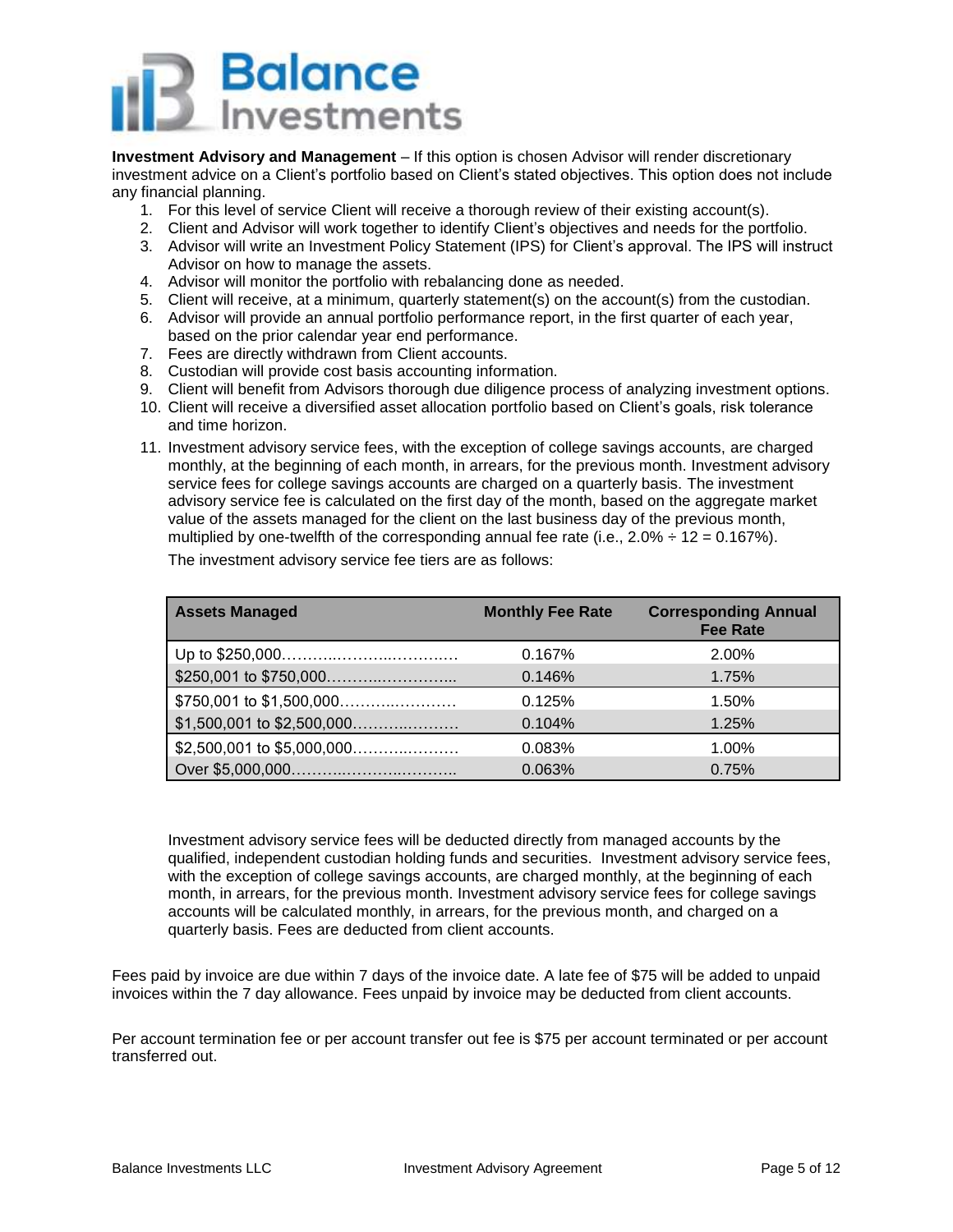

Fees from third party advisors may be withdrawn directly from the client's accounts with the client written authorization. Fees withdrawn will vary depending on the third party advisor. Clients should review the ADV Part 2A of the third party advisor for additional information.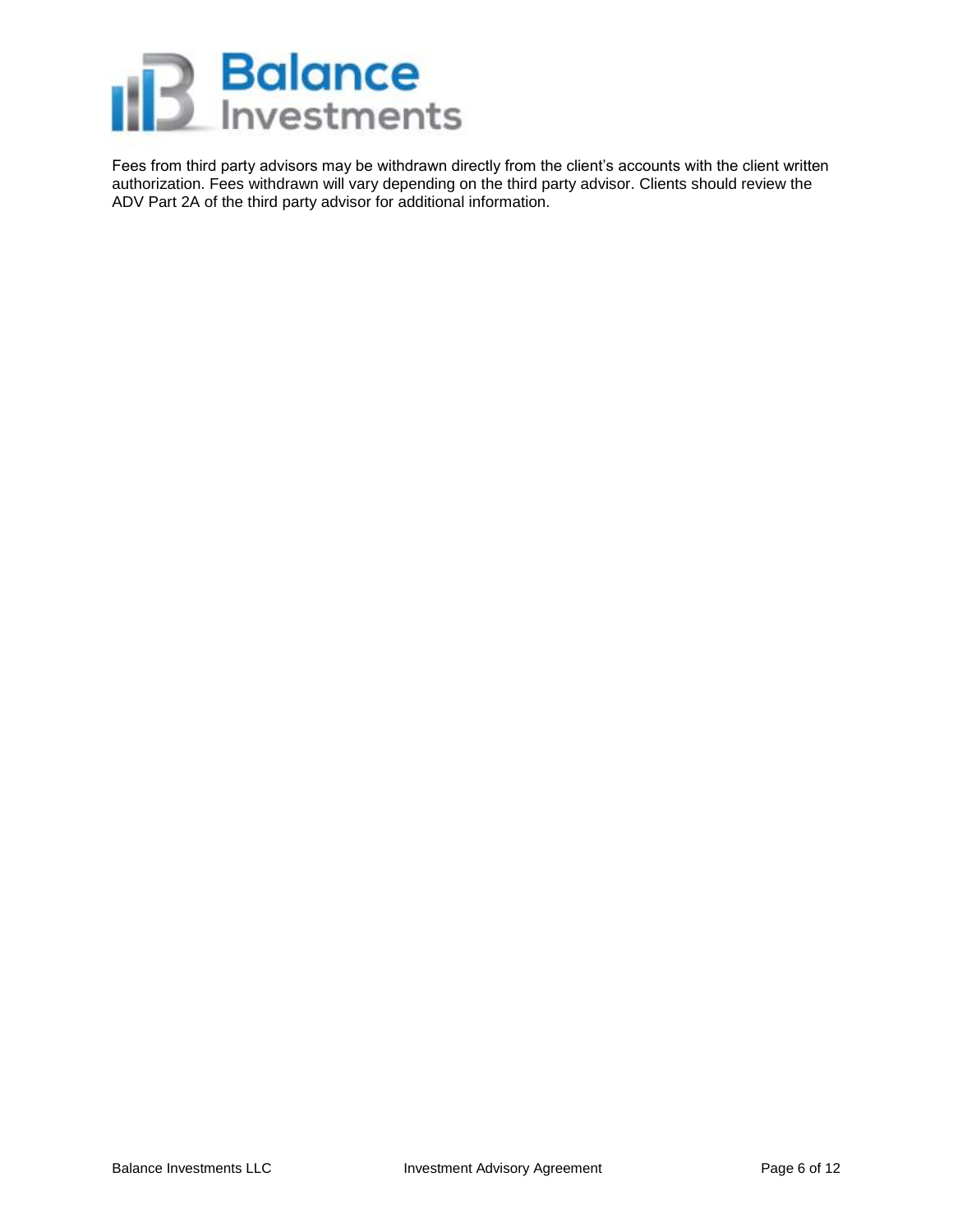### **Discretionary Management.**

If Balance Investments is hired for the management of investment portfolios, Client hereby appoints Advisor as attorney-in-fact with discretionary trading authority to manage Client's assets. Advisor is granted authority to give instructions to buy, sell or transfer exchange traded funds, mutual funds, stocks, bonds, cash and other securities or financial instruments on Client's behalf. Advisor will arrange for delivery and payment thereof, and act on behalf of Client in all matters incidental to handling Client's investment accounts. This authority does not grant Advisor authority to take custody or possession of Client's funds or securities, except for debit of advisory fees.

The following procedures will generally be followed in managing individual investment portfolios:

- 1. Client and Advisor will agree on investment objectives individually tailored to Client's unique personal situation, liquidity and income needs, time horizon, attitude toward risk, and special investment concerns. Client and Advisor will agree upon a long-term asset allocation.
- 2. Advisor will recommend investments believed to be appropriate to Client. Advisor will assist Client in opening accounts, filling out initial application and transfer forms. Advisor will never accept cash for remittance to an account.
- 3. Advisor may use "dollar cost averaging", "asset allocation" and/or other appropriate methods when investing money, according to Client's objectives and the economic climate.
- 4. Client will receive prospectuses, confirmations, and statements of all transactions from custodian processing the transactions either through paper copies or electronically.
- 5. Client will receive all proxies and is responsible for the voting of such proxies. If Client needs help with this process Client can solicit advice from Advisor on how to proceed. However, Advisor shall not be deemed to have proxy voting authority solely as a result of providing such advice to Client.
- 6. Advisor will review Client's account(s) to ensure consistency with Client's written investment objectives and asset allocation strategy.
- 7. On at least a semiannual basis, Advisor will seek to meet either in person, by email or regular mail, via conference call or through whatever means is available for communication to discuss Client's investment objectives, investment performance, asset allocation, and individual investments in Client's portfolio.
- 8. Advisor shall not have discretionary authority to direct the execution of the investment transactions for or on the behalf of Client unless Client has selected to use Advisor's Investment Advisory and Management Service.
- 9. It is understood that Advisor performs investment advisory services for various clients. Client agrees that Advisor may give advice and take action in the performance of Advisor's duties with respect to any of Advisor's other clients which may differ with respect to Advisor's own or Client's accounts.
- 10. Client understands and agrees that Client's securities, including cash, are to be held by a custodian.
- 11. Advisor shall not be held responsible for any loss incurred by the reason of any act or omission of Client's custodian.
- 12. Advisor will not act as a broker or dealer in any cross trades or transactions with Client and any other client or with any employee of the firm.

**Responsibilities of Client.** Client agrees to provide complete and accurate information regarding financial circumstances, investments, income tax situation, estate plan and other pertinent facts as requested by Advisor in order to perform services under this Agreement. Client also agrees to keep Advisor informed of changes in Client's financial circumstances and investment goals. Client acknowledges that Advisor cannot adequately provide the services requested by Client unless Client provides such information completely and candidly, and that the value of Advisor's analyses and recommendations depends entirely upon the adequacy and accuracy of the information provide by Client. Client authorizes Advisor to consult with and obtain information about Client from Client's accountant, attorney and other advisors (subject to the **Confidentiality** agreement below), and to rely upon such information with verification. Client agrees that any charges from these advisors are Client's responsibility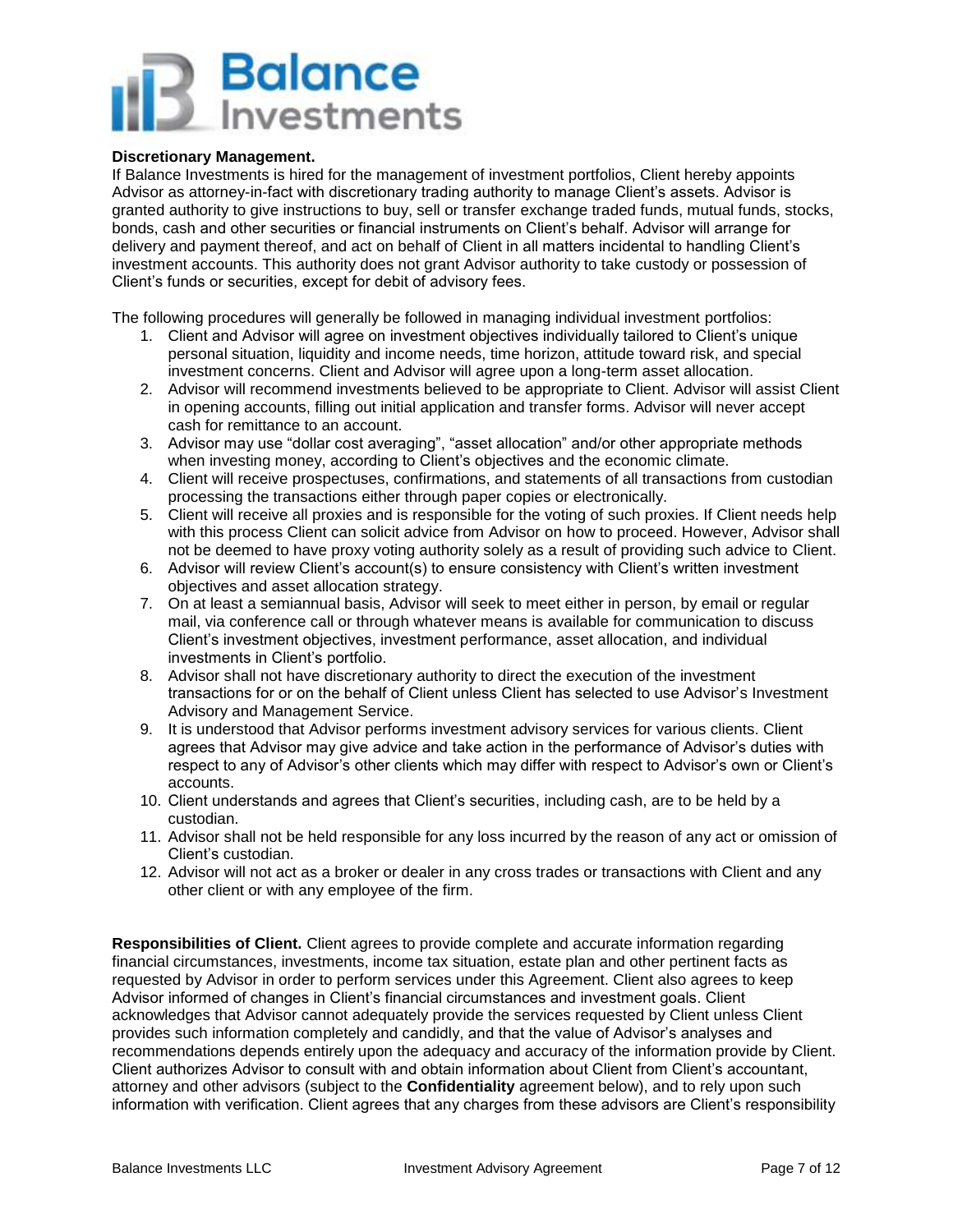

and are not covered by the fees paid to Advisor.

**Confidentiality.** All information and advice furnished by either party to the other, including their agents, attorneys and employees, shall be treated as confidential and not disclosed to third parties except as agreed upon in writing or required by law; provided however, that Advisor is given absolute authority by Client to disclose, provide copies of and communicate information obtained from Client or developed by Advisor, or to speak openly with them about Client's financial situation. If Client wishes Advisor to share information with anyone about their situation Client will sign a release of information agreement. Our relationship is with both Clients signing this document. You acknowledge you are asking us to work openly with you as a union. Accordingly, we must and will treat all communications and actions by either of you as common knowledge that we are free to disclose to the other. Either Client may terminate this agreement at any time, but the other Client would have to be informed, either by you or by the Advisor. By signing this Agreement you acknowledge this disclosure.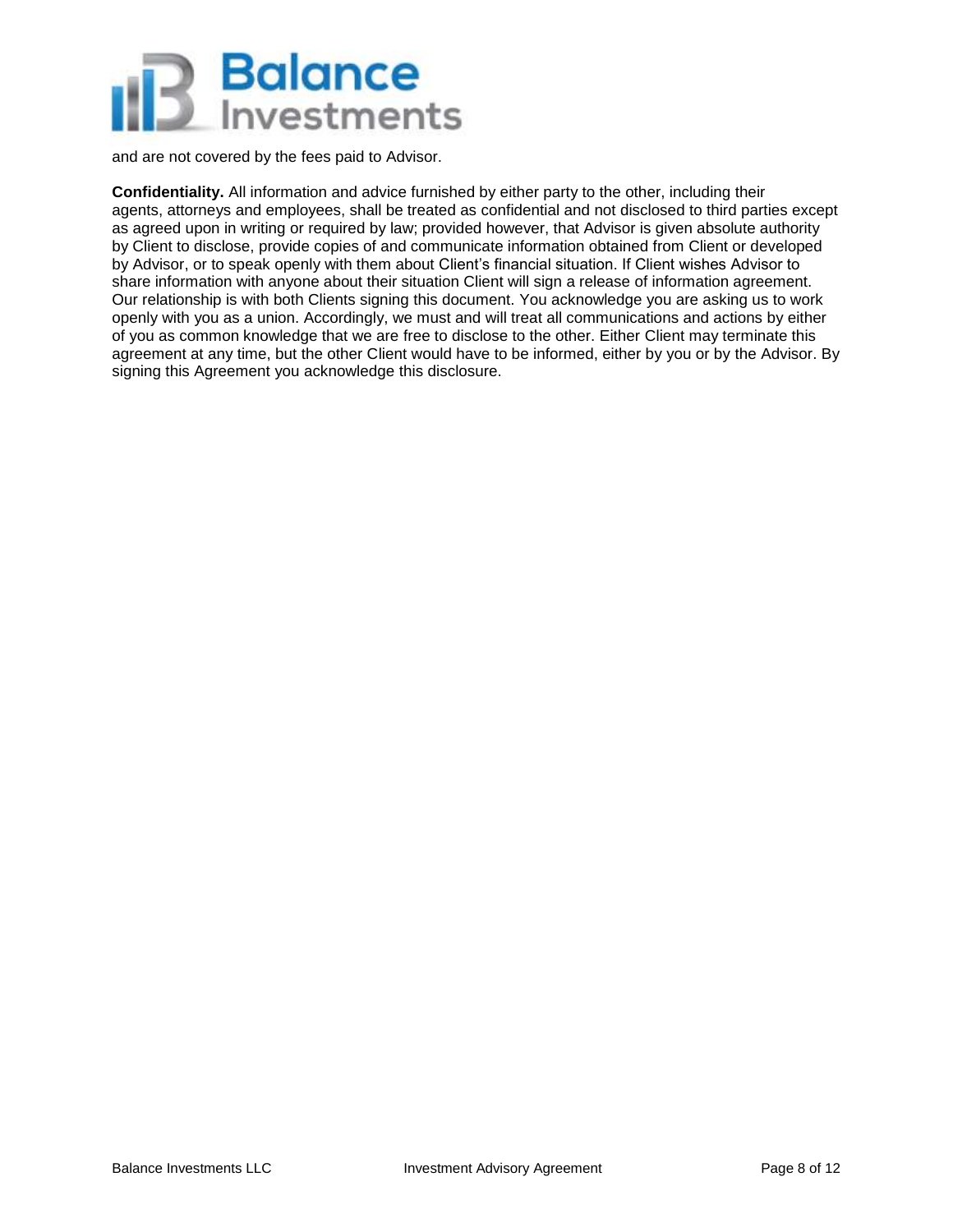**Client Understanding and Acceptance of Certain Risks.** Client understands and acknowledges that Advisor obtains a wide variety of publicly available information from numerous sources, and that Advisor has no sources, and does not claim to have sources, of insider or private information. The recommendations and advice developed by Advisor are based upon the professional judgment of Advisor and its employees. Advisor does not guarantee the results of any recommendation or advice. Client agrees and understands that no guarantee of any kind is expressed or implied regarding investment performance, financial markets, investment vehicles, economic conditions, or any matter related to advice or investment management given to Client by Advisor. Advisor makes no promises, guarantees or warranties that any services will result in a profit. Investment management will be in accordance with agreed upon written investment objectives. Client understands that investments carry differing levels of risk which may result in loss of value and that past performance of investments recommended by Advisor should not be construed as an indication of future results. Client understands that Advisor's advice may differ from client to client based on the individual time horizon, risk tolerance, financial situation of each client and other subjective criteria unique to each of Advisor's Clients. Client understands that their account is not insured and that the value of the account and the investments in the Account will fluctuate over time and, at any point in time, may be more or less than the amount originally invested in the account.

**Legal and Accounting Services.** It is understood and agreed that Advisor and its employees are not qualified to and will not render any legal or accounting advice nor prepare any legal or accounting documents for use in connection with Client's financial, investment, or estate plans. Client is encouraged to obtain legal and accounting services from professional sources to implement Advisor's recommendations. Advisor will cooperate with any attorney, accountant, investment manager, or insurance professional chosen by Client (subject to **Responsibilities of Client** above) with regard to implementation of any recommendations.

**Fees to Advisor.** In consideration of the reports and services referred to in this document and selected by Client, Client will pay to Advisor the applicable fees set forth in this Agreement. By signing this Agreement, Client acknowledges that the fee schedule is a binding part of this contract. Advisor will not be compensated on the basis of a share of capital gains upon or capital appreciation of the funds or any portion of the funds of clients. If Client has engaged Advisor for Investment Advisory and Management, service fees are charged monthly, at the beginning of each month, in arrears, for the previous month and are debited from one or more of Client's account(s) being managed by Advisor. Fees may also be invoiced for certain account types such as 529 Plans and other plan types and payment may be debited from one or more of Client's account(s) being managed by Advisor. Advisor will send a billing statement to Client and the Custodian if required. The statement sent will provide details of the fee calculation. Client understands that any and all stock or bond brokerage commissions, mutual fund and exchange traded fund transaction fees and internal expenses, account opening, maintenance, transfer or termination fees, cash wire transfer fees or other third-party charges are separate from Advisor's fees. These fees are charged by financial custodian and/or services firms used by Client.

**Termination.** The term of the Agreement is open ended and either party may terminate the Agreement. Advisor will accept Client's request to terminate services immediately without penalty at any time. Advisor will give client a 30 day written notice before terminating the service. If the Agreement is terminated prior to completion of Advisory services, Client agrees to pay Advisor's fees for all services rendered to the date of termination and Advisor agrees to prorate the fees according to the number of days for assets managed if termination occurs mid-month. Unless Client has received the firm's disclosure brochure at least 48 hours prior to signing the Agreement, the Agreement may be terminated by the Client within five (5) business days of signing the Agreement without incurring any advisory fees. Client may terminate the Agreement for services within 5 business days of execution without penalty. Client will incur a pro rata charge for bona fide services rendered prior to the termination and applicable fees per account terminated or per account transferred out.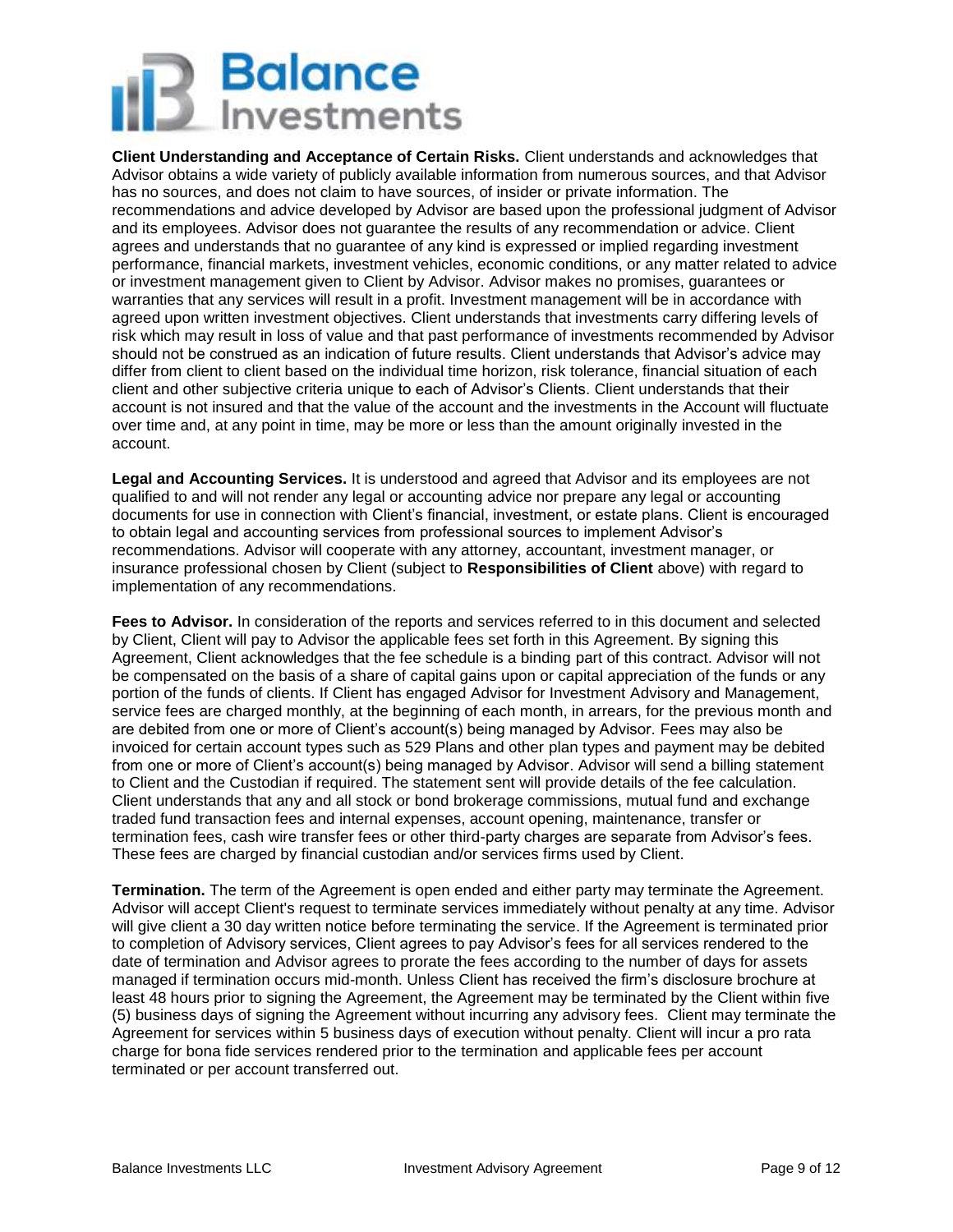

### **Additional Items.**

- 1. This Agreement shall be applicable to recommendations and advice prepared by Advisor for Client under this Agreement, including all written proposals and financial plans. It shall not relate to any recommendations or advice given by Advisor or any person not specifically designated by Advisor to perform such services under any other Agreements. Neither party may assign, convey or otherwise transfer any of its rights, obligations or interests herein without the prior written consent of the other party.
- 2. Subject to the provisions regarding assignment, this Agreement shall be binding on the heirs, executors, administrators, legal representatives, successors and assigns of the respective parties. This Agreement authorizes Advisor to continue to accrue fees after death and during the transfer of assets to heirs. If the account is frozen and no debit can be made until the assets are transferred then Advisor will debit those fees before transfer to new custodian or new Client. If Advisor is not able to debit the accounts before transfer the accrued fees will become a liability of the estate and prompt payment is expected.
- 3. This Agreement represents the complete Agreement of the parties with regard to the subject matter and supersedes any prior understanding or agreements, oral or written.
- 4. This Agreement may be amended, revised, replaced and superseded by subsequent Agreements only by an instrument in writing and made available through official communication by Advisor.
- 5. The validity of this Agreement and any of its terms or provisions, as well as the rights and duties of the parties hereunder, shall be governed by the laws of the State of North Carolina, provided that nothing herein shall be construed in any manner inconsistent with the Investment Advisers Act of 1940 or any rule, regulation or order of the Securities and Exchange Commission promulgated there under.
- 6. Any controversy or claim arising out of or relating to this Agreement, or to the construction or breach thereof, shall be settled by arbitration in accordance with the Commercial Arbitration Rule of the American Arbitration Association. Such arbitration shall be before three arbitrators, in the county of Iredell, in the state of North Carolina.
- 7. Judgment on the award rendered by the arbitrators or the majority of them shall be final and may be entered in any court having jurisdiction thereof.
- 8. Advisor considers a portfolio to mean all accounts managed by Advisor for client. Therefore, one account may or may not be broadly diversified but is considered in the entire portfolio asset allocation.
- 9. Client acknowledges and understands that Advisor will use electronic methods for notice and official communication with Client; email, texting, chatting, IM, web portals and/or virtual vaults are some examples which will be considered official communication and will be treated the same as regular mail. If Client does not want to communicate electronically, it will be the Client's responsibility to notify the Advisor and once received the Advisor will correspond with Client via USPS mail, telephone or other communication going forward.

**Receipt of From ADV, Part 2 (Firm Brochure).** By signing this Agreement, Client acknowledges receipt of From ADV, Part 2 which discloses Advisor's services and fees, educational and business background, conflicts of interest, methods of analysis, and other information as required by the Investment Advisers Act of 1940. Client further acknowledges that a copy of the current ADV Part 1 or Part 2 will be furnished at any time upon Client's request or by accessing the most current version available at [www.balance](http://www.balance-investments.com/FAQs)[investments.com/FAQs.](http://www.balance-investments.com/FAQs)

**Receipt of Investment Advisory Agreement (IAA).** By signing this Agreement, Client acknowledges the receipt of Advisor's Investment Advisory Agreement. Client further acknowledges that a copy of the current, superseding IAA will be furnished at any time upon Client's request or by accessing the most current, superseding version available at [www.balance-investments.com/FAQs.](http://www.balance-investments.com/FAQs)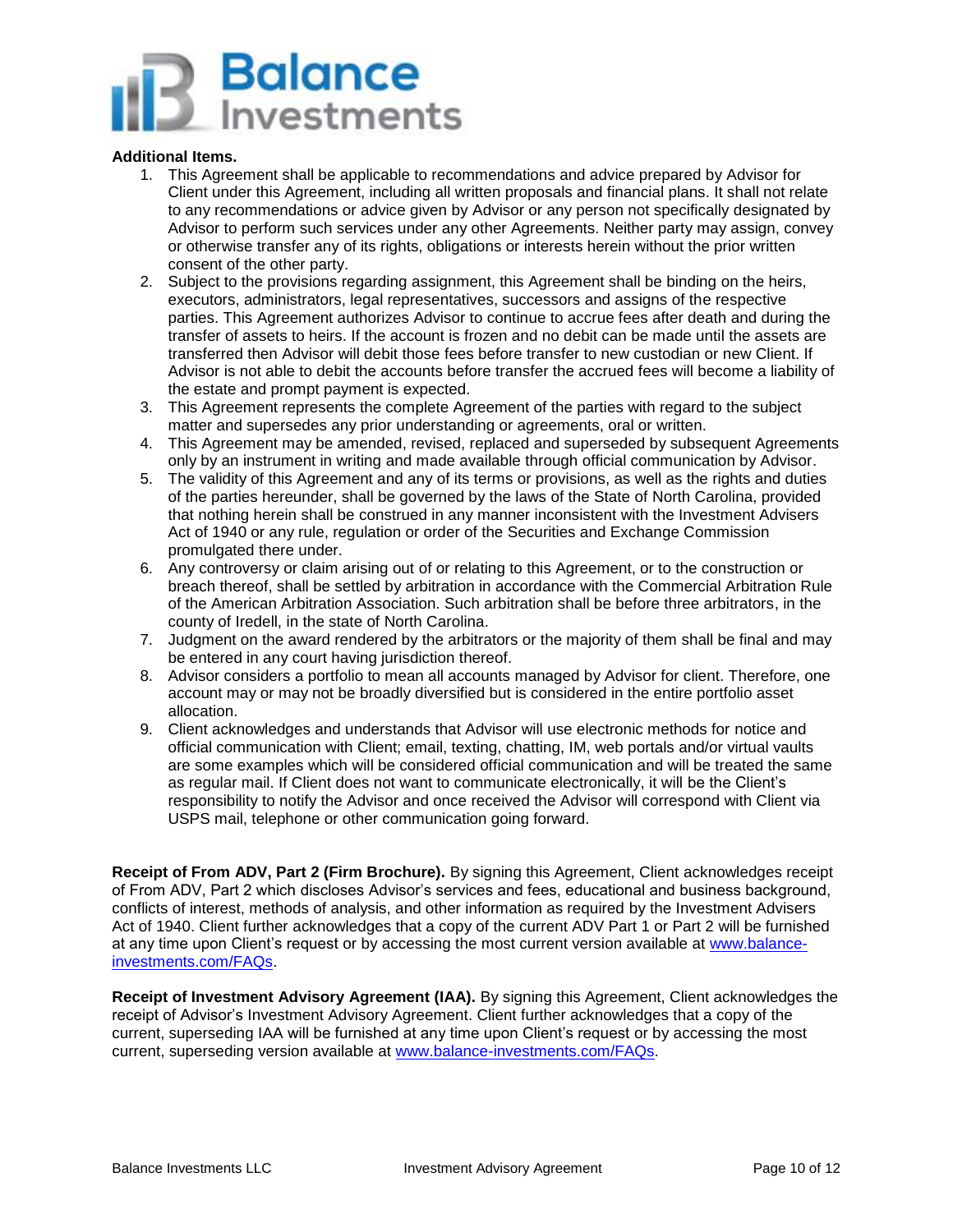

**Receipt of Privacy Notice (Privacy Policy).** By signing this Agreement, Client acknowledges the receipt of Advisor's Privacy Policy. Client further acknowledges that a copy of the current Privacy Policy will be furnished at any time upon Client's request or by accessing the most current version available at [www.balance-investments.com/FAQs.](http://www.balance-investments.com/FAQs)